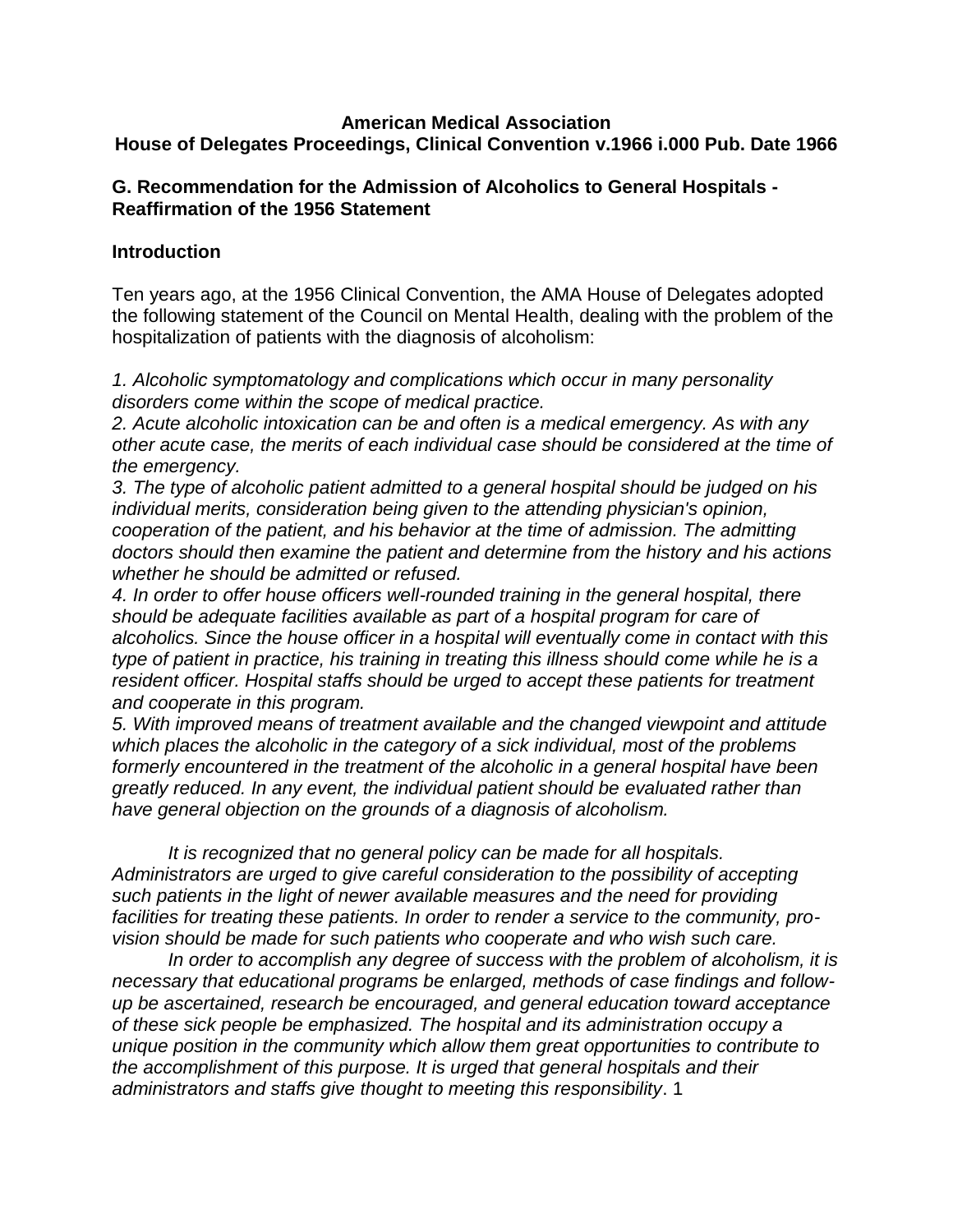In adopting the statement, as recommended by the Reference Committee on Medical Education and Hospitals, the House also recommended that this action be brought to the attention of the Council on Medical Education and Hospitals from the standpoint of implementing educational approaches to the problem of alcoholism and that it also be referred to the Joint Commission on the Accreditation of Hospitals and to the American Hospital Association in an effort to obtain more interest on the part of hospital administrators and their staff toward meeting this ever-increasing responsibility.

The Council on Medical Education believes that residents should be familiar with the problems of treating the alcoholic patient and it is of the opinion furthermore that most if not all teaching hospitals do indeed recognize this factor. So far as the Residency Review Committee for Internal Medicine is aware, all hospitals with fully approved internal medicine residencies do indeed hospitalize alcoholics, sometimes in great numbers.

A proposed curriculum on alcoholism was distributed to medical schools on April 8, 1959, but there are no current activities involving the Council on Medical Education in the area of graduate education in alcoholism.

The Committee on Medical Facilities of the Council on Medical Service has reviewed the bulletins and other publications of the Joint Commission on Accreditation of Hospitals in the years since 1956. It has not discovered any published statements by the Joint Commission encouraging hospitals to take a more active interest in meeting the alcoholism problem.

The Committee and Council do not believe that the admission of alcoholics should be made a requirement for accreditation any more than any other disease or condition of illness. Yet, the staff of the Joint Commission could serve a valuable role in stimulating greater awareness of the problem and promoting realistic approaches.

That hospitals have a mandate to promote alcoholic admissions is evidenced by the fact that in 1957, the American Hospital Association recommended that alcoholics be selectively admitted to general hospitals. Part of the Association's statement reads as follows:

*There are still many hospitals that deny admission to all alcoholic patients despite the availability of improved methods of treatment and demonstration by experience that only a minority of patients with acute alcoholism are uncooperative. Such a policy denies to the alcoholic patient benefits which would be available to him were his acute poisoning from another source, such as food, etc. It also denies to hospital attending and house staffs opportunities for education in the management of the alcoholic patient.*

*The American Hospital Association urges general hospitals to develop a program for the care of alcoholics and, having done so, to base the decisions as to admission or non-admission of the patient with a diagnosis of alcoholism upon the condition and needs of the individual patient*.2

While hospitals and medical staffs have thus been strongly urged by both the AMA and AHA to admit patients with the diagnosis of alcoholism, many have been reluctant to do so. A survey jointly conducted by the American Hospital Association and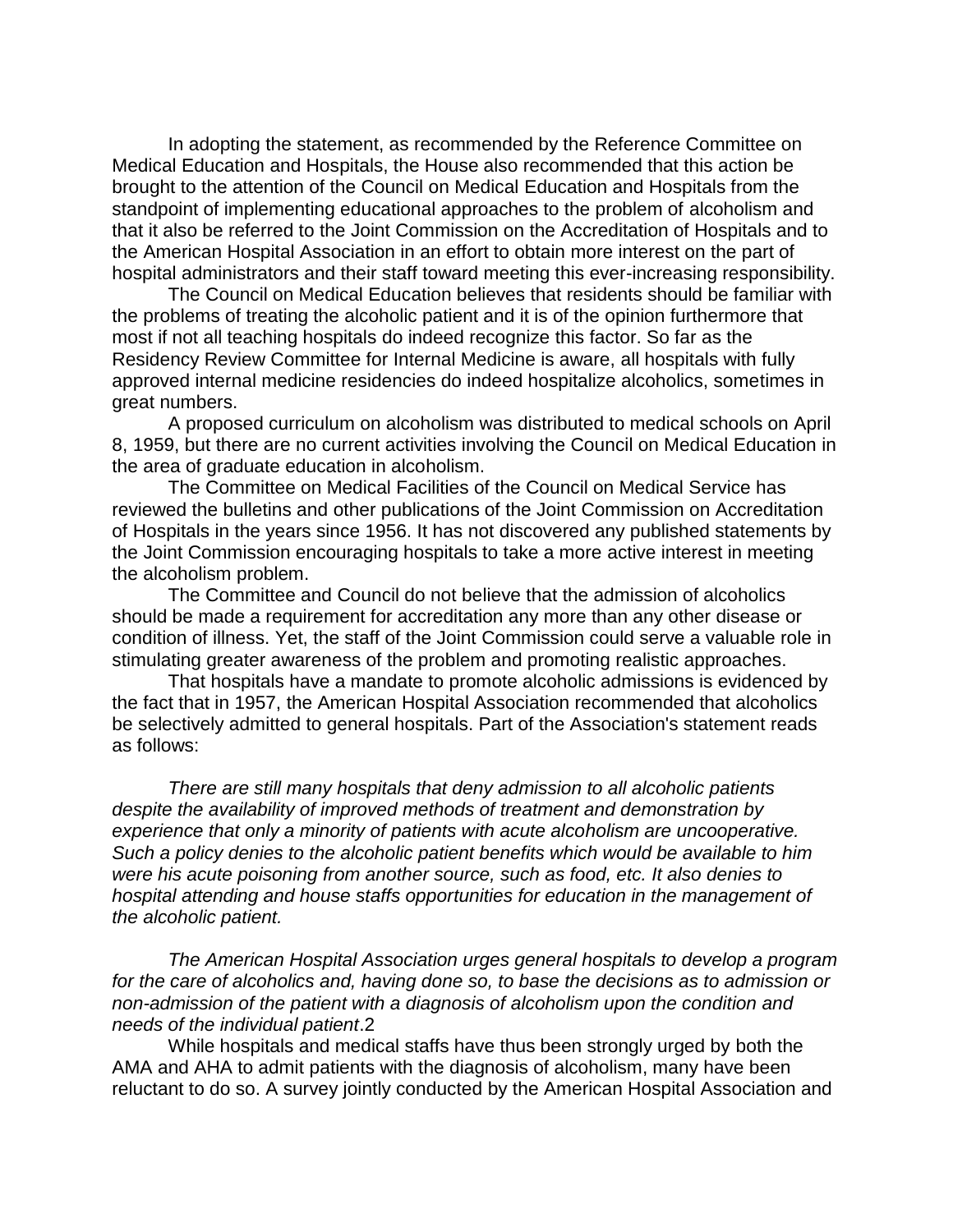the National Institute of Mental Health in 1964 disclosed that of 5,200 hospitals returning questionnaires, more than 3,200 (62%) did not admit patients suffering from acute or chronic alcoholism. The survey also disclosed that hospitals which routinely admit psychiatric patients for treatment (1,046 hospitals) are more prone to admit and treat acute and chronic alcoholics. Somewhat over 60% of these hospitals admit and treat alcoholic patients.

By comparison, of the hospitals which do not admit or treat psychiatric patients under any circumstances (2,108 hospitals), only 11% will admit acute alcoholics and only six percent will admit chronic alcoholics.3

Of the many hospitals which refuse to admit patients with the diagnosis of alcoholism, some have by-laws and charters which prohibit the admission of alcoholics.

Such bylaws and charters have their roots in cultural attitudes towards excessive drinking which type the compulsive drinker as a moral renegade who is willfully misbehaving in drinking alcohol excessively. Reluctance to admit the alcoholic is rooted in beliefs that alcoholics are problem patients, uncooperative and difficult to handle.

In isolated cases an alcoholic may pose problems of control. Yet the trouble that he may give at such times is no greater than that given by a surgical patient coming out of his anesthetic, according to Marvin Block, MD, member of the Committee on Alcoholism and Addiction of the AMA Council on Mental Health. Ruth Fox, MD, Medical Director, National Council on Alcoholism, adds that alcoholics "are usually cooperative and grateful if treated with respect and kindness. They can be quickly and safely sedated, and recover quickly, usually being up and about by the second day." 4

The medical profession has the challenge and the responsibility to see that, consistent with good medical practice, alcoholics are afforded the opportunity for hospital care when this is essential to treatment.

### **Need for Hospitalization**

Dr. Fox of the National Council on Alcoholism, has detailed the following need for admitting alcoholics to hospitals:

*Hospitalization is indicated to interrupt uncontrollable drinking or to combat the effects of the withdrawal state, which may lead to serious complications such as convulsions or delirium tremens. The general hospital is the best place to treat the acute alcoholic episode for a number of reasons. If the patient is comatose, a differential diagnosis is imperative, for the coma may be from a skull fracture, a cerebral accident, diabetes, etc. An elevated temperature may initiate delirium tremens, but it may also be due to an inter-current infection. These questions can only be resolved in a general hospital, which offers full emergency equipment, full laboratory services, and a full consulting staff.*

*Psychologically, hospital treatment has a profound effect on the alcoholic. Whereas he has formerly been treated as deliberately perverse, he is not considered an ill person, entitled to the same skillful attention given any other ill persons. His acceptance on the medical service of a good hospital may be the first step in his own*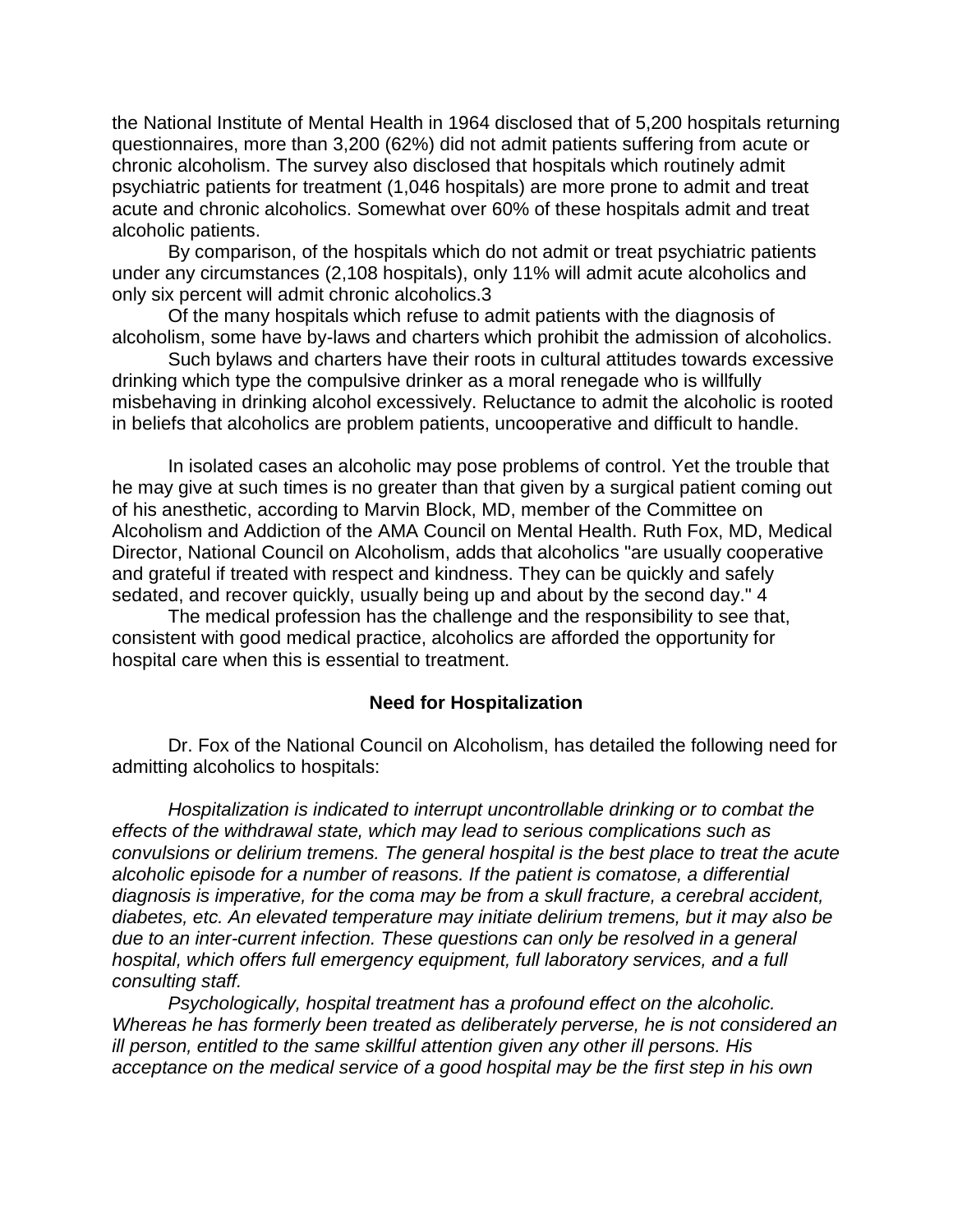*acceptance of his illness, in his concept of himself as an individual who is ill and in need of treatment, and may pave the way for his further rehabilitation*. 5

## **Subterfuge in Admissions to be Avoided**

Physicians should not have to engage in subterfuge, nor should they do so, by admitting patients under a false or secondary diagnosis. The dangers of such admission have been detailed:

*... .this meant that nursing personnel were not alerted to the primary problem or if they soon found out, often resented the obvious subterfuge. They were not trained to handle such a patient on a general ward. The patient himself would be involved in the subterfuge, and this would be unlikely to add to his self-esteem. This, plus the hostility of the nurses, might aggravate his behavior even more. Finally, the physician, because of his own involvement in the subterfuge, and with both himself and the patient aware of it, might find himself unable to treat the patient in the most appropriate manner*. 6

The need for subterfuge is avoided when the hospital adopts a policy of admitting alcoholics under conditions as spelled out in the 1956 statement of the AMA Council on Mental Health.

Where subterfuge has been practiced, physicians and nurses have themselves had unfortunate experiences because they were not prepared to treat the basic alcoholism. Such unfortunate experience can be responsible for a great deal of the resistance of hospital administrators and nurses, as well as physicians, to the hospitalization of the alcoholic.

## **Medical Staff Studies**

The medical staff of a hospital which as a matter of policy does not admit patients with the diagnosis of alcoholism might well make a survey to discover if, in fact, many patients with this disease are regularly admitted.

To carry out the survey, a review should be made of the charts of all patients admitted during the previous year with the diagnoses of gastritis, gastroenteritis and cirrhosis. While there are others where patients may come in acutely intoxicated, these are the most prevalent. Nurses', physicians' and interns' notes should be scanned for indications that the patient was intoxicated upon admission. Because of the high incidence of alcoholics involved in highway accidents, special attention should be given to emergency trauma admissions.

The information uncovered may well disclose that the hospital is admitting alcoholics, and in sizable numbers. Further studies of these patients' charts may disclose evidences of management problems which hospitals with functioning programs of treating alcoholics have shown can be reduced or eliminated, eg, delirim tremens; use of sitters and restraints; uncooperative, noisy behavior; and extreme nervousness.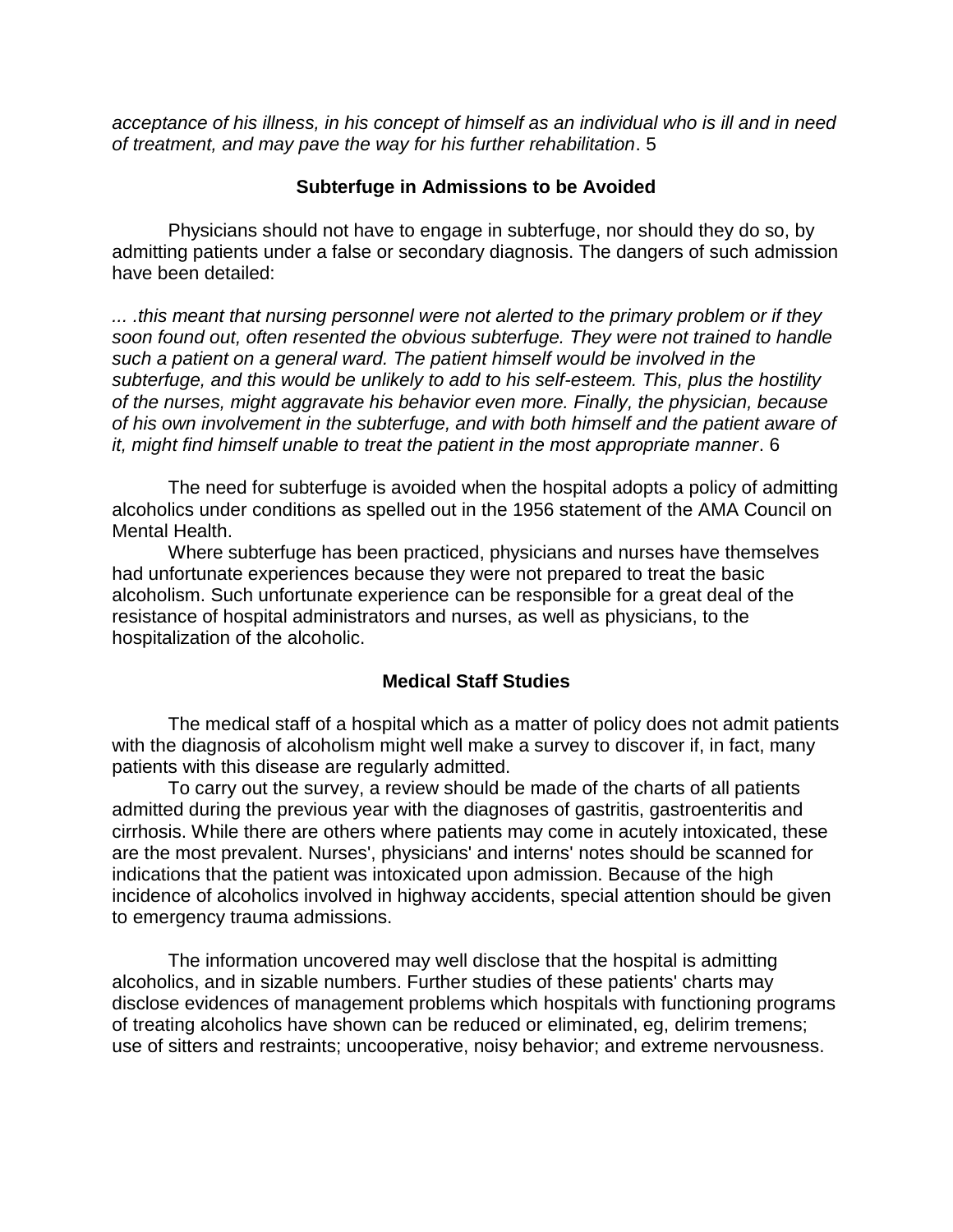Such findings would seem to indicate the need for the more realistic approach to a disease problem that exists among the patients of physicians on the hospital's medical staff.

#### **Recognition of Alcoholism as Insurable Illness**

A survey of 79 Blue Cross plans operating in 47 states, the District of Columbia and Puerto Rico, disclosed that 49 (62%) of the plans provide benefits for hospitalization for alcoholism. In only 13 states were alcoholics denied benefits by all Blue Cross plans operating therein. In some states, with multiple plans in operation, some plans granted benefits, others did not.

Some plans offering coverage for the treatment of alcoholism in hospitals placed limitations on the number of days of coverage. Some showed an unrealistic approach, limiting coverage, in one instance to ten days per lifetime, in another to 21 days per lifetime. Some plans limit the days of coverage to a certain number per year, others to a certain number per confinement. Some of the latter considered successive confinements as one confinement, unless they were separated by a specified period of time. Concurrently, the participating Blue Shield plans also provide coverage for medical services provided to the alcoholic.

Commercial insurance companies ordinarily cover hospitalization for alcoholism under group contracts. Under individual contracts, no company will write a known alcoholic. Some will, however, consider the risk if the applicant is a member of Alcoholics Anonymous and has continued dry for a period of years. Most group and some individual and family major medical policies written by commercial insurers provide in and out of hospital benefits for alcoholism. In some cases the coverage is provided under the classification "nervous and mental." According to the Health Insurance Association of America, persons totally disabled by alcoholism and living in a state where alcoholism is considered a sickness may be paid benefits under a loss of income policy if there is no exclusion in the policy for alcoholism or nervous and mental disorders.

Viewed in total, the acceptance by insurance companies of alcoholism as a sickness meriting coverage has done much to remove the financial element as a factor in most hospitals' reluctance to admit patients.

#### **Alcoholism and the Federal Government**

The Department of Health, Education, and Welfare has spearheaded the varied approaches of the federal government to the alcoholism problem.

In April of 1964, a move was made to coordinate the activities of the major Health, Education, and Welfare agencies by establishing the Secretary's Committee on Alcoholism. A 59-page report describing the activities of HEW including support to communities in controlling and preventing alcoholism was prepared by the Committee and presented in September 1965. 7 The report contains a "Summary of Financial Assistance Programs Which May Be Used for Alcoholism and Related Problems." Assistance is provided in the form of research and demonstration project grants, training grants and construction grants. A number of these programs are available to hospitals.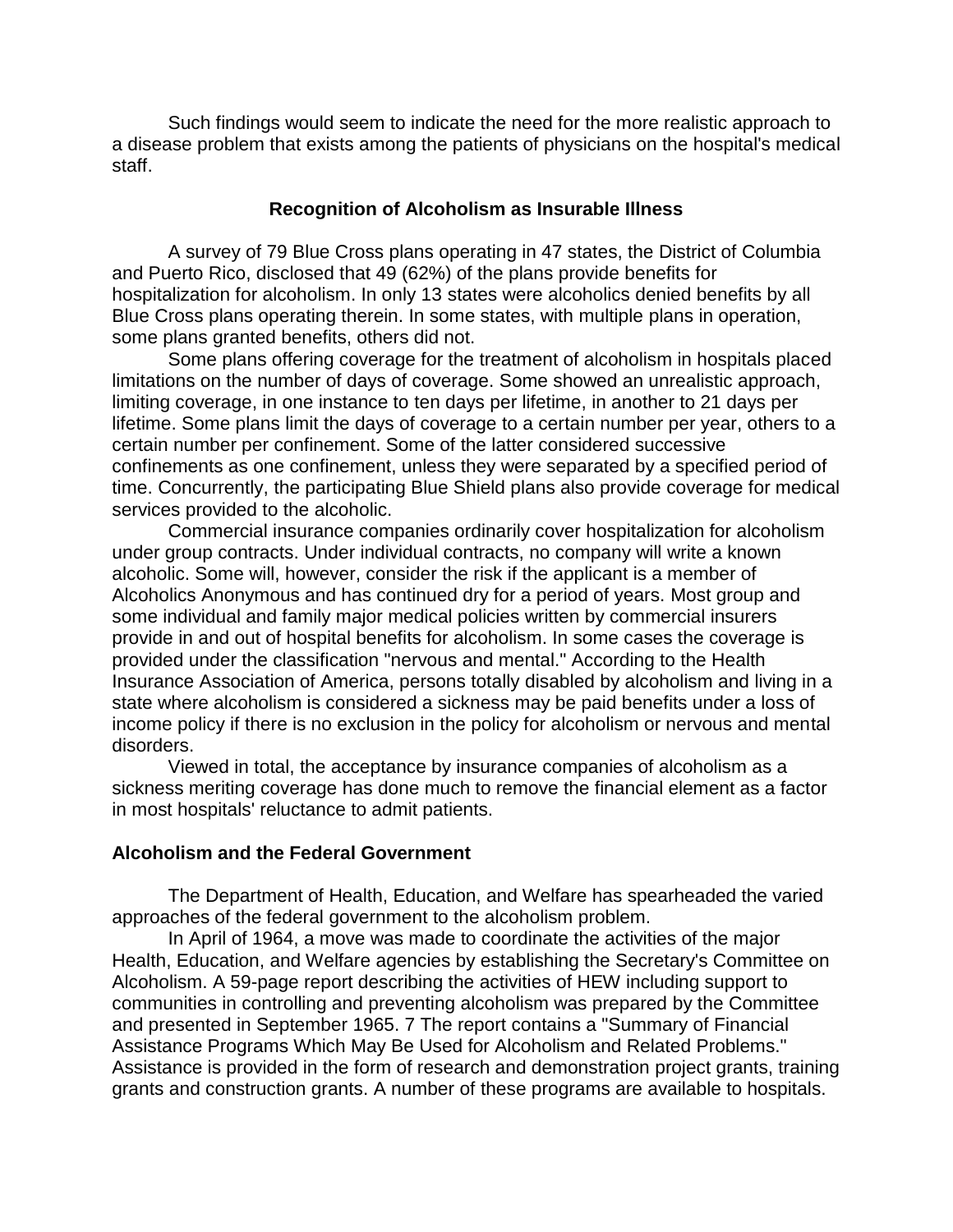## **Alcoholism and State Governments**

Most of the state governments have established commissions or other groups to study the problems of alcoholism and to institute measures for meeting them. Exchange of information among these state agencies is possible through an organization known as the North American Association on Alcoholism Programs. Many of these state agencies have funds available to assist in defraying costs of initiating an alcoholism treatment program.

## **Incidence of Alcoholism**

While no accurate count is possible, reliable estimates place the number of alcoholics from 5 to 6 1/2 million Americans in all socioeconomic classes. It ranks closely behind heart disease, cancer and mental illness as one of the nation's major health problems.

Alcoholics have extremely high death rates. The California Department of Public Health reports verified deaths among chronic alcoholics at 33 per 1,000 per year, compared to a general rate for the comparable age group of 12 per 1,000. Actuarial reports give alcoholics an average life expectancy of 52 years.

## **Conclusions and Recommendations**

Alcoholism is a disease that merits the serious concern of all members of the health professions.

The medical profession must assume leadership in seeing that the recommendations of the 1956 report on the Hospitalization of Patients with the Diagnosis of Alcoholism are implemented.

The Council, therefore, makes the following recommendations.

1. That the 1956 statement of the Council on Mental Health be reaffirmed;

2. That state medical associations and component medical societies establish liaison and work with hospital medical staffs and with state and local hospital associations to implement the 1956 statement of the Council on Mental Health;

3. That the 1956 statement of the Council on Mental Health be resubmitted to the Joint Commission on Accreditation of Hospitals with the request that it give all possible assistance in implementing the statement, through its publications and correspondence and through the members of its administrative and survey staff;

4. That in those hospitals which do not admit patients with the diagnosis of alcoholism the governing board, administration, and medical staff consider feasible means for providing for the admission of such patients, including, where necessary, the revision of the hospital's charter and bylaws;

5. That in those hospitals which do not admit patients with the diagnosis of alcoholism, hospital medical staffs be encouraged to review for the previous year those charts where alcoholism might have been an admitting factor. If it is discovered that the hospital is, in fact, admitting alcoholics in great numbers, the hospital should be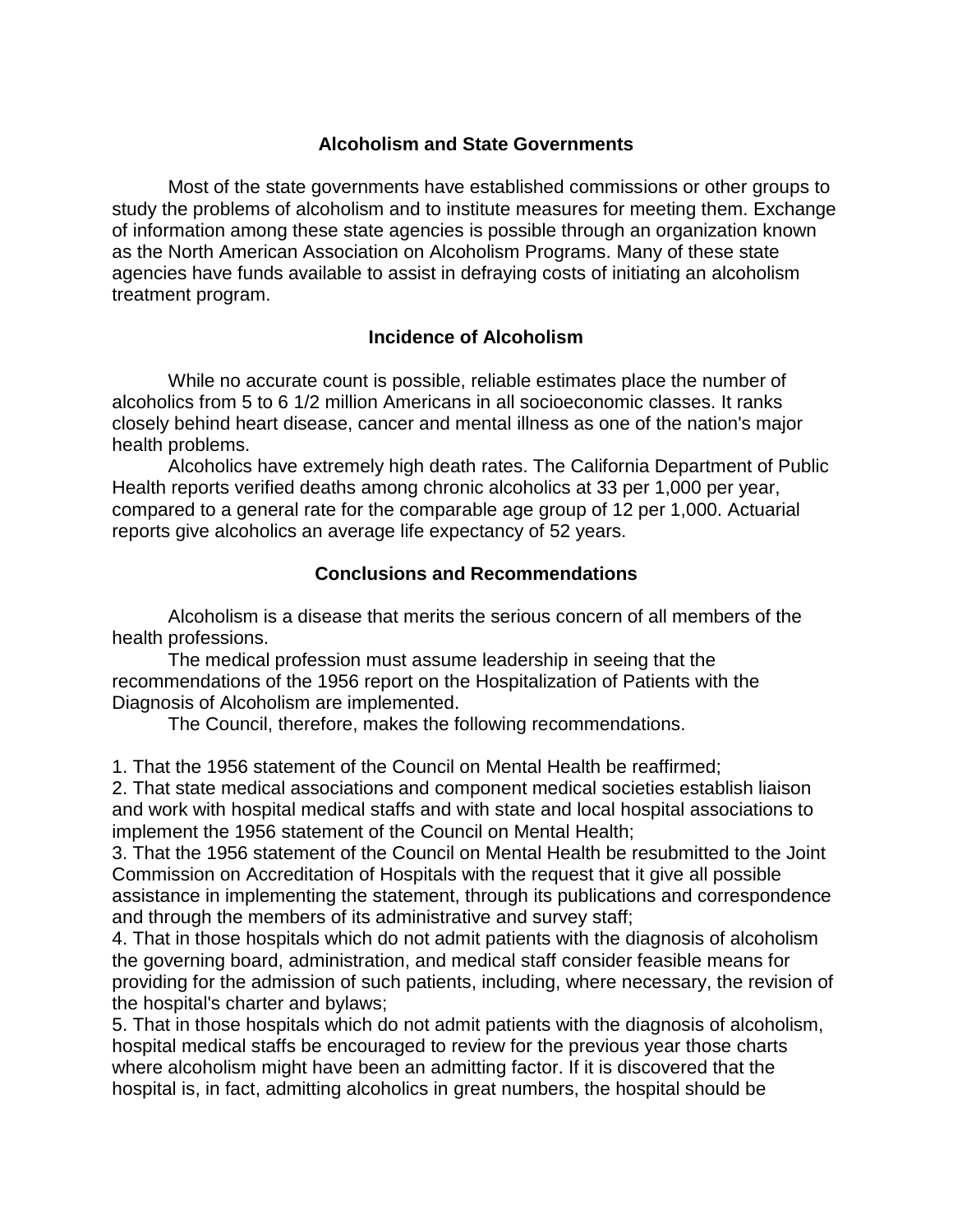encouraged to take a more realistic approach to the handling of patients of members of its medical staff; and

6. Finally, that insurance companies and prepayment plans be encouraged to remove unrealistic limitations on the extent of coverage afforded for the treatment of alcoholism, recognizing that alcoholism is a chronic illness and that multiple hospital admissions under medical supervision may be essential to arresting the progress of the disease.

## **REPORT OF REFERENCE COMMITTEE D: The House adopted Council on Medical Service Report G as amended by the Reference Committee.**

The following report was presented by Dr. W. Benson Harer, Chairman:

Your reference committee reviewed with great interest Council on Medical Service Report G, "Recommendation for the Admission of Alcoholics to General Hospitals - Reaffirmation of the 1956 Statement."

This very timely report serves to inform this House of Delegates of the need for renewed attention to a problem that warrants concerted action by the medical profession, hospital governing authorities and others.

In 1956, at the Clinical Convention, the House of Delegates adopted a five-point statement of the Council on Mental Health, dealing with the problem of the hospitalization of patients with the diagnosis of alcoholism. It also recommended that this action be brought to the attention of the Council on Medical Education and Hospitals from the standpoint of implementing educational approaches to the problem of alcoholism and that it also be referred to the Joint Commission on the Accreditation of Hospitals and to the American Hospital Association for their consideration.

During the intervening ten years some progress has been made with respect to admission of alcoholics to general hospitals and coverage of the costs of such hospitalizations by prepayment plans. However, the improvements so made have been inadequate to meet the full needs of individuals suffering with this illness.

Report G of the Council on Medical Service recommends reaffirmation of the 1956 action and proposes five additional actions to implement the policy established in 1956. During reference committee hearings, certain modifications in the language of these recommendations were suggested in the interest of clarity. Your reference committee has been assured that the Council on Medical Service is in accord with the suggested modifications and moves that the following recommendations be adopted, as amended:

1. That state medical associations and component medical societies establish liaison and work with hospital medical staffs and with state and local hospital associations to implement the 1956 statement of the Council on Mental Health;

2. That the 1956 statement of the Council on Mental Health be resubmitted to the Joint Commission on Accreditation of Hospitals with the request that it give all possible assistance in implementing the statement, through its publications and correspondence and through the members of its administrative and survey staff;

3. That in those hospitals which do not admit patients with the diagnosis of alcoholism the governing board, administration, and medical staff consider feasible means for